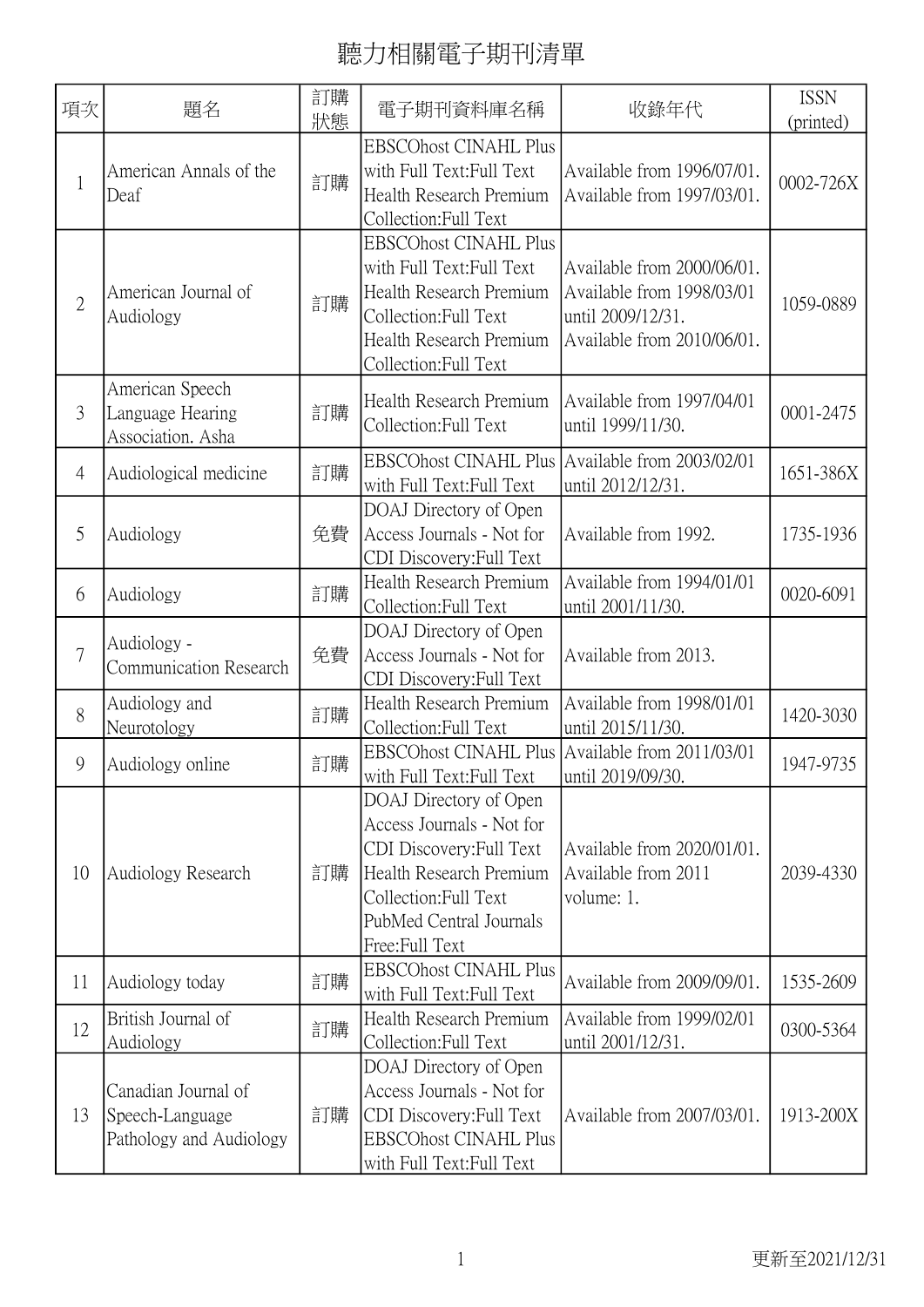| 項次 | 題名                                                                       | 訂購<br>狀態 | 電子期刊資料庫名稱                                                                                                    | 收錄年代                                                                                 | <b>ISSN</b><br>(printed) |
|----|--------------------------------------------------------------------------|----------|--------------------------------------------------------------------------------------------------------------|--------------------------------------------------------------------------------------|--------------------------|
| 14 | Deafness & Education<br>International                                    | 訂購       | <b>EBSCOhost CINAHL Plus</b><br>with Full Text: Full Text                                                    | Available from 2004/06/01.<br>Most recent $1$ year(s) not<br>available.              | 1464-3154                |
| 15 | Ear & Hearing                                                            | 訂購       | Ovid Lippincott Williams<br>and Wilkins Total Access<br>Collection 2018: Full Text                           | Available from 1980/01/01<br>volume: 1 issue: 1.                                     | 0196-0202                |
| 16 | Hearing Health<br>Foundation (U.S.).                                     | 訂購       | Health Research Premium<br>Collection: Full Text                                                             | Available from 2008/10/01.                                                           |                          |
| 17 | Hearing Loss Magazine                                                    | 訂購       | <b>EBSCOhost CINAHL Plus</b><br>with Full Text: Full Text<br>Health Research Premium<br>Collection:Full Text | Available from 2007/11/01.<br>Available from 2009/03/01<br>until 2017/11/30.         | 1090-6215                |
| 18 | Hearing research                                                         | 訂購       | Elsevier ScienceDirect<br>Journals: Full Text<br>Elsevier SD<br>Neuroscience: Full Text                      | Available from 1995.<br>Available from 1995/01/01<br>volume: 82 issue: 1.            | 0378-5955                |
| 19 | Hearing, balance and<br>communication                                    | 訂購       | <b>EBSCOhost CINAHL Plus</b><br>with Full Text: Full Text                                                    | Available from 2013/03/01.<br>Most recent $1$ year(s) 6<br>month(s) not available.   | 2169-5717                |
| 20 | International journal of<br>audiology                                    | 訂購       | <b>EBSCOhost CINAHL Plus</b><br>with Full Text: Full Text                                                    | Available from 2002. Most<br>recent 1 year(s) 6 month(s)<br>not available.           | 1499-2027                |
| 21 | International Journal of<br>Speech & Language<br>Pathology and Audiology | 訂購       | 華藝中文電子期刊:Full<br>Text                                                                                        | Available from 2013/11/30<br>volume: 1 issue: 1 until<br>2014/03/27 volume: 2 issue: |                          |
| 22 | Journal of audiological<br>medicine                                      | 訂購       | EBSCOhost CINAHL Plus   Available from 2000/03/01<br>with Full Text: Full Text                               | until 2002/09/30.                                                                    | 0963-7133                |
| 23 | Journal of audiology $\&$<br>otology                                     | 訂購       | PubMed Central Journals<br>Free:Full Text                                                                    | Available from 2015<br>volume: 19.                                                   | 2384-1621                |
| 24 | Journal of Deaf Studies<br>and Deaf Education                            | 訂購       | Oxford University Press<br>Journals Current: Full Text                                                       | Available from 1996<br>volume: 1 issue: 1.                                           | 1081-4159                |
| 25 | Journal of Early Hearing<br>Detection and Intervention                   | 免費       | DOAJ Directory of Open<br>Access Journals - Not for<br>CDI Discovery: Full Text                              | Available from 2016.                                                                 |                          |
| 26 | Journal of Hearing<br>Sciences and<br>Otolaryngology                     | 免費       | DOAJ Directory of Open<br>Access Journals - Not for<br>CDI Discovery: Full Text                              | Available from 2015.                                                                 | 2423-7515                |
| 27 | Journal of<br>Otorhinolaryngology,<br>Hearing and Balance<br>Medicine    | 免費       | DOAJ Directory of Open<br>Access Journals - Not for<br>CDI Discovery: Full Text                              |                                                                                      |                          |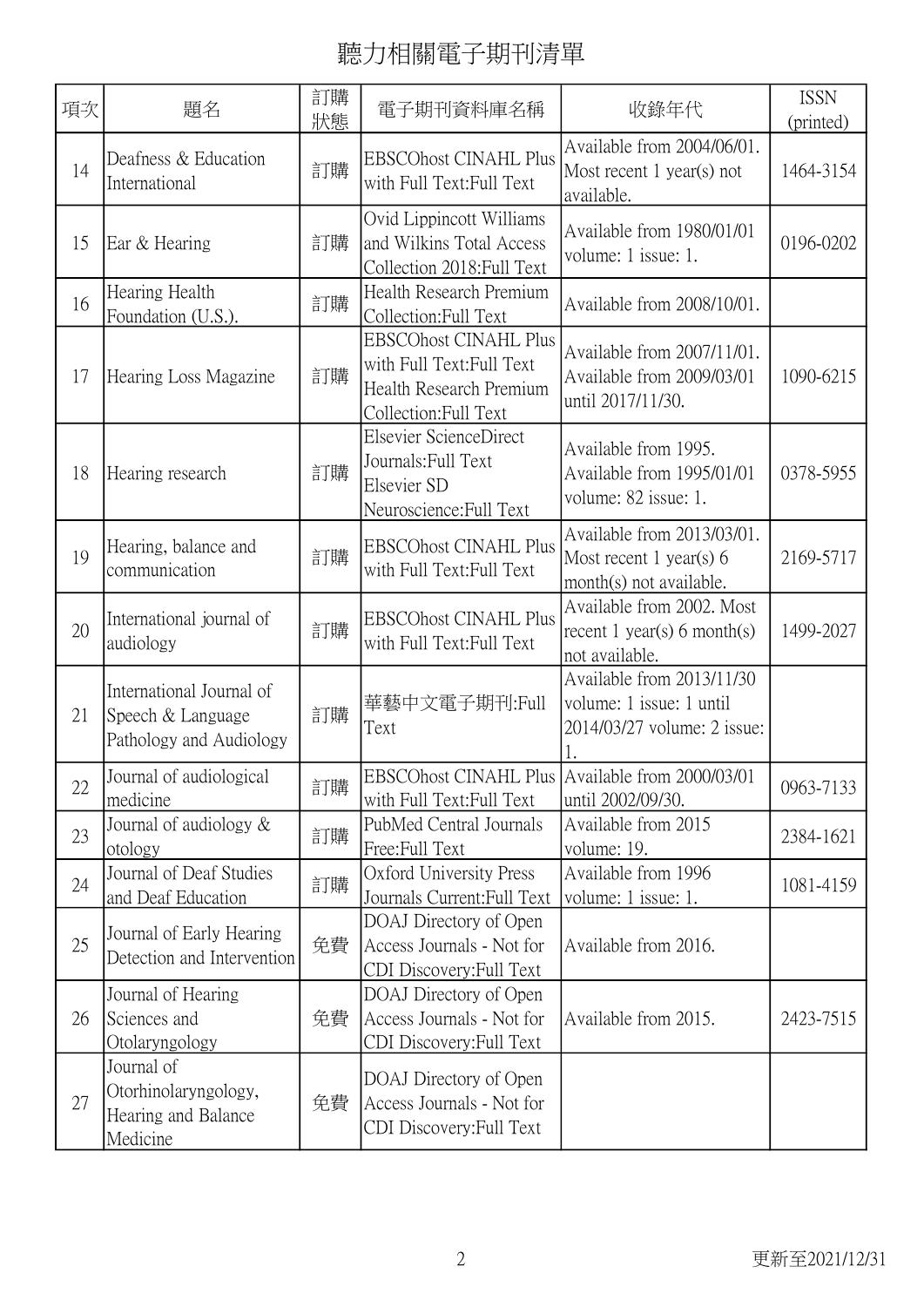| 項次 | 題名                                                      | 訂購<br>狀態 | 電子期刊資料庫名稱                                                                                                                                                                        | 收錄年代                                                                                                                             | <b>ISSN</b><br>(printed) |
|----|---------------------------------------------------------|----------|----------------------------------------------------------------------------------------------------------------------------------------------------------------------------------|----------------------------------------------------------------------------------------------------------------------------------|--------------------------|
| 28 | Journal of speech,<br>language, and hearing<br>research | 訂購       | <b>EBSCOhost CINAHL Plus</b><br>with Full Text:Full Text<br>Health Research Premium<br>Collection: Full Text<br>Health Research Premium<br>Collection:Full Text                  | Available from 1997/02/01.<br>Available from 1997/04/01<br>until 2009/12/31.<br>Available from 2010/02/01.                       | 1092-4388                |
| 29 | Journal of the Academy of<br>Rehabilitative Audiology   | 訂購       | <b>EBSCOhost CINAHL Plus</b><br>with Full Text: Full Text                                                                                                                        | Available from 2013/01/01<br>until 2019/01/31.                                                                                   | 0149-8886                |
| 30 | Journal of the American<br><b>Audiology Society</b>     | 訂購       | Ovid Lippincott Williams<br>and Wilkins Total Access<br>Collection 2018: Full Text                                                                                               | Available from 1975/07/01<br>volume: 1 issue: 1 until<br>1979/11/30 volume: 5 issue:<br>3.                                       | 0360-9294                |
| 31 | Korean Journal of<br>Audiology                          | 訂購       | PubMed Central Journals<br>Free:Full Text                                                                                                                                        | Available from 2012<br>volume: 16 until 2014<br>volume: 18 issue: 3.                                                             | 2092-9862                |
| 32 | Language, Speech &<br>Hearing Services in<br>Schools    | 訂購       | <b>EBSCOhost CINAHL Plus</b><br>with Full Text: Full Text<br>Health Research Premium<br>Collection: Full Text<br>Health Research Premium<br>Collection:Full Text                 | Available from 1995/01/01.<br>Available from 1997/04/01<br>until 2009/10/31.<br>Available from 2010/01/01.                       | 0161-1461                |
| 33 | Scandinavian audiology                                  | 訂購       | EBSCOhost CINAHL Plus Available from 1998/04/20<br>with Full Text: Full Text                                                                                                     | until 2001/10/31.                                                                                                                | 0105-0397                |
| 34 | Seminars in hearing                                     | 訂購       | PubMed Central Journals<br>Free:Full Text                                                                                                                                        | Available in 2012 volume:<br>33 issue: 2. Available from<br>2015 volume: 36 issue: 1.<br>Most recent 1 year(s) not<br>available. | 0734-0451                |
| 35 | The Hearing Review                                      | 訂購       | Health Research Premium<br>Collection: Full Text                                                                                                                                 | Available from 2000.                                                                                                             | 1074-5734                |
| 36 | Trends in amplification                                 | 訂購       | <b>EBSCOhost CINAHL Plus</b><br>with Full Text: Full Text<br>PubMed Central Journals<br>Free:Full Text                                                                           | Available from 2003/03/01<br>until 2013/09/30.<br>Available from 1996<br>volume: 1 until 2013                                    | 1084-7138                |
| 37 | Trends in Hearing                                       | 訂購       | DOAJ Directory of Open<br>Access Journals - Not for<br>CDI Discovery: Full Text<br>Health Research Premium<br>Collection: Full Text<br>PubMed Central Journals<br>Free:Full Text | Available from 2018/01/01.<br>Available from 2014<br>volume: 18.                                                                 | 2331-2165                |